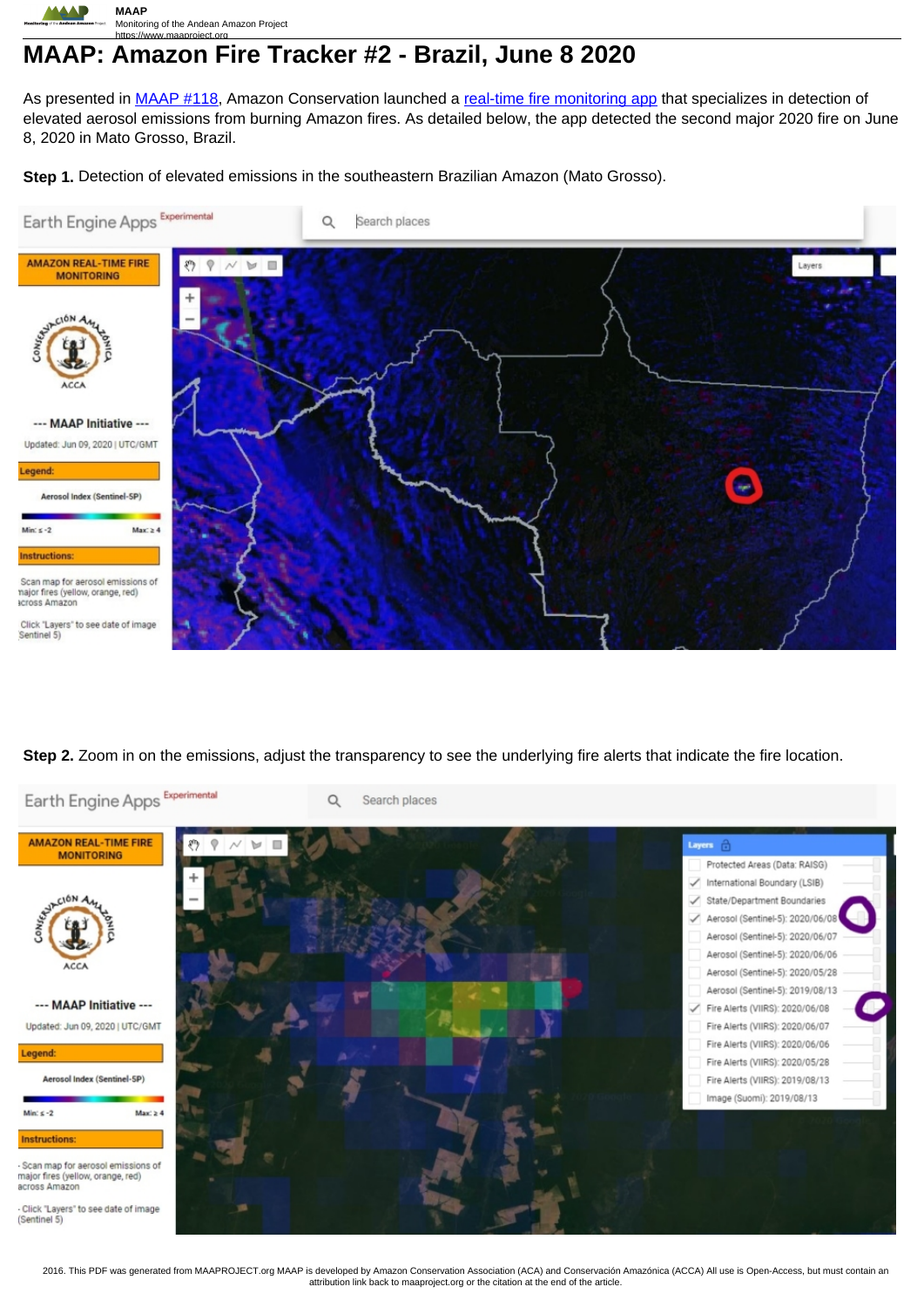

## **Step 3.** Zoom in again to see precisely the fire location and obtain coordinates.



**Step 4.** Check the satellite imagery archive in Planet Explorer. Here is a Landsat image (30 meter resolution) showing the fire burned around 3,000 hectares (7,400 acres) of an area deforested in July 2018. Note that MAAP #113 made the important discovery that most of the 2019 Brazilian Amazon fires were burning recently deforested areas (and not uncontrolled forest fires).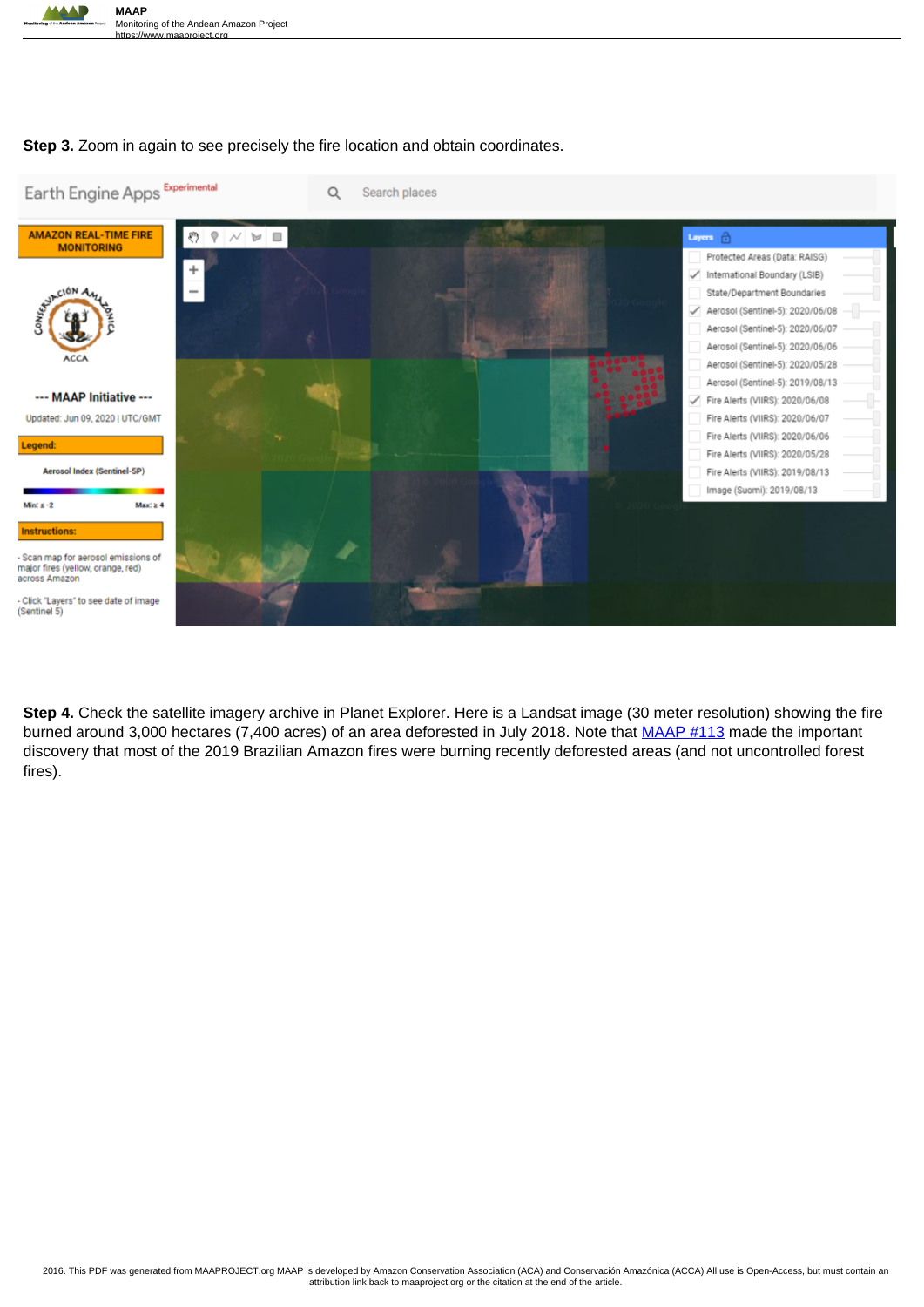

#### **Coordinates**

lat: -12.57, lon: -54.06

## **References**

Gorelick, N., Hancher, M., Dixon, M., Ilyushchenko, S., Thau, D., & Moore, R. (2017). Google Earth Engine: Planetary-scale geospatial analysis for everyone. Remote Sensing of Environment."

https://earthengine.google.com/faq/

# **Acknowledgements**